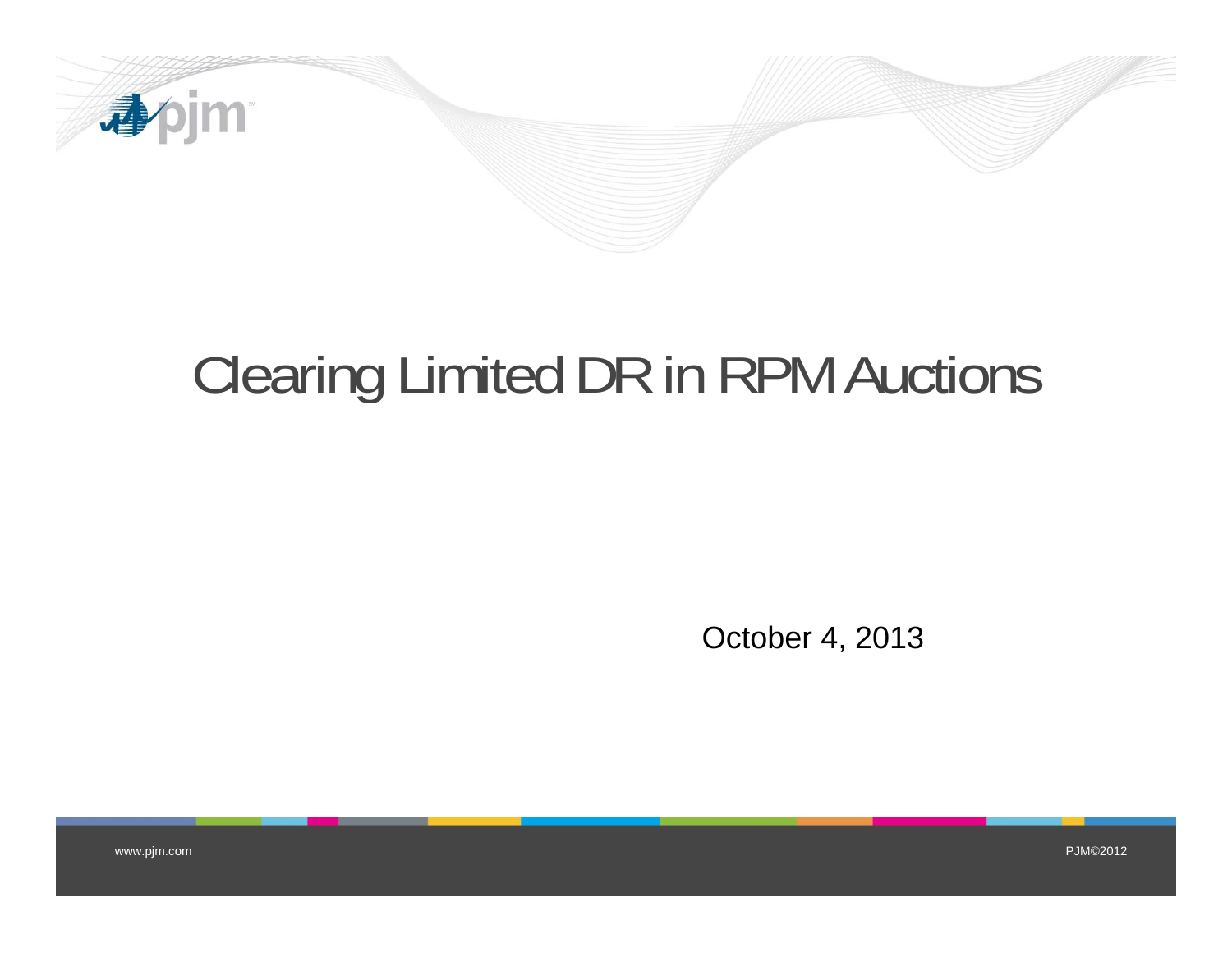

Action Items from 9/24 Meeting

- Simulated BRA Results for alternate proposals brought forward to date
	- –PJM proposal
	- –Alternative proposal
- Education on clearing of coupled DR offers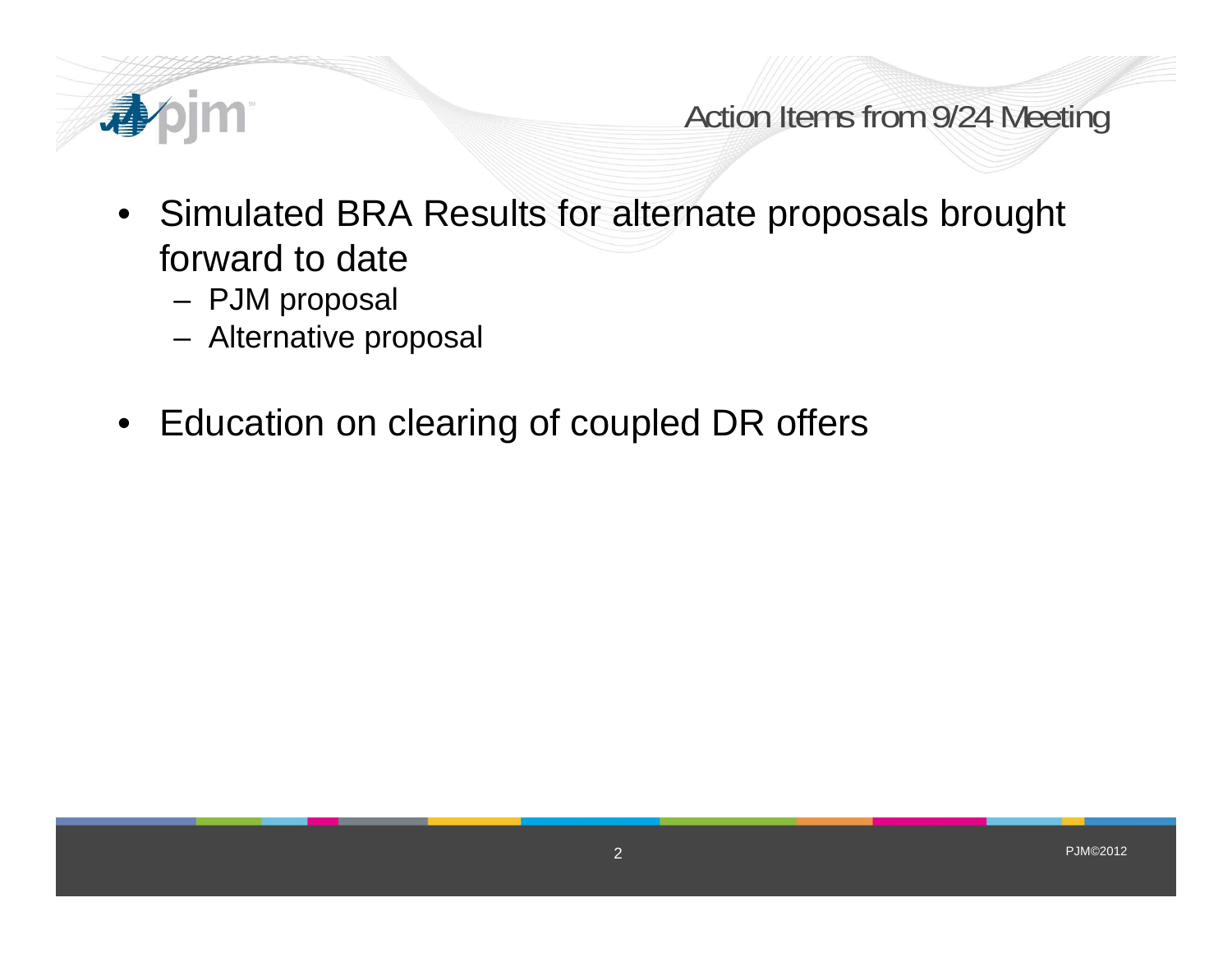

Alternative Clearing Proposals

- •Status Quo: clear all product types against VRR curve(s) in least-cost manner subject to Minimum Annual and Minimum ES Resource Requirements
- PJM Proposal: clear all product types against VRR curve(s) in least-cost manner subject to Maximum Limited DR and Maximum ES DR constraints
- Alternative Proposal: clear annual resources against annual VRR curve(s)\* in least-cost manner; then clear additional resources until total procured capacity for each LDA and the RTO equals the LDA/RTO Reliability Requirement

\* Annual VRR Curve(s) is created by shifting original VRR Curve(s) to left by ES DR Reliability Target quantity

3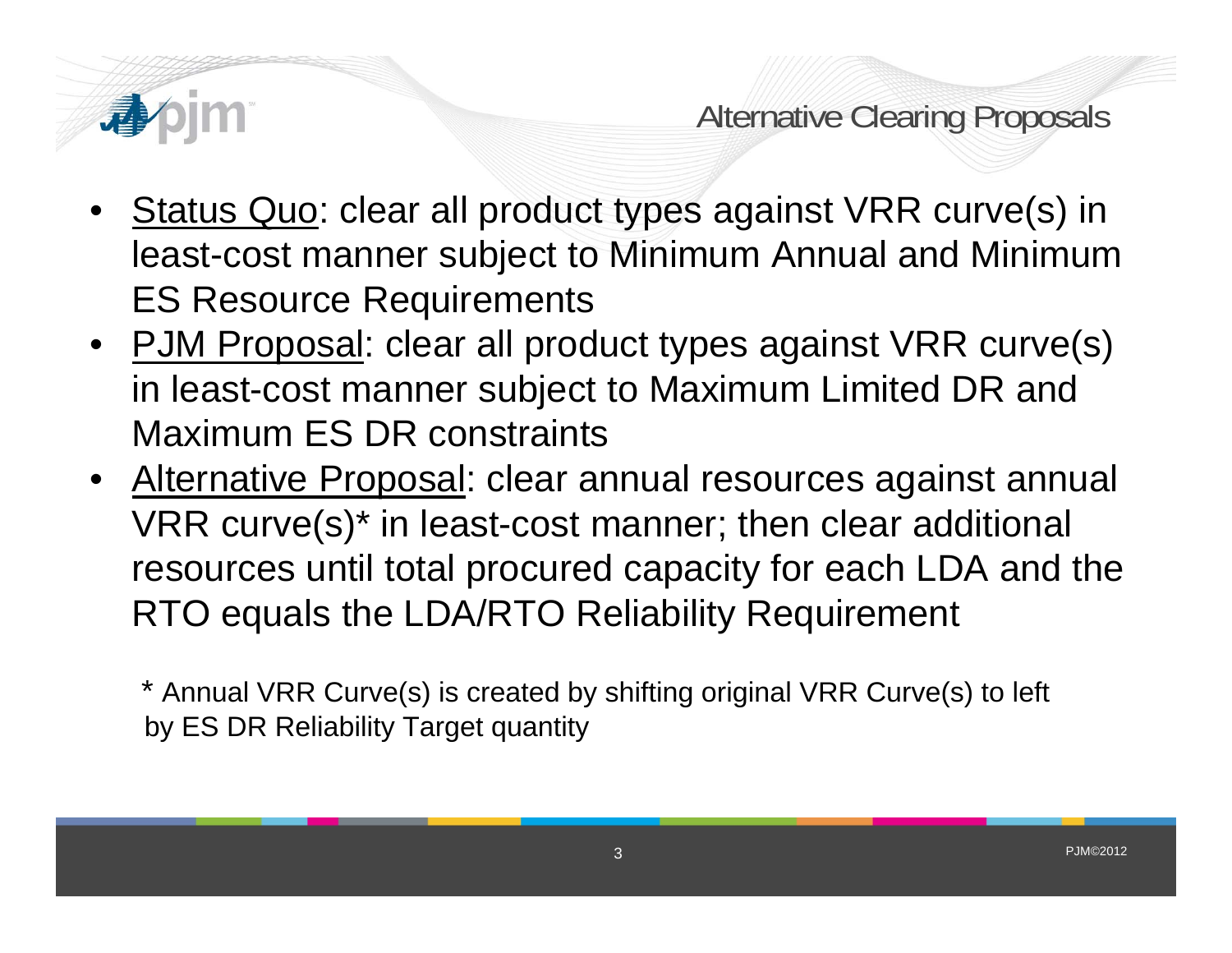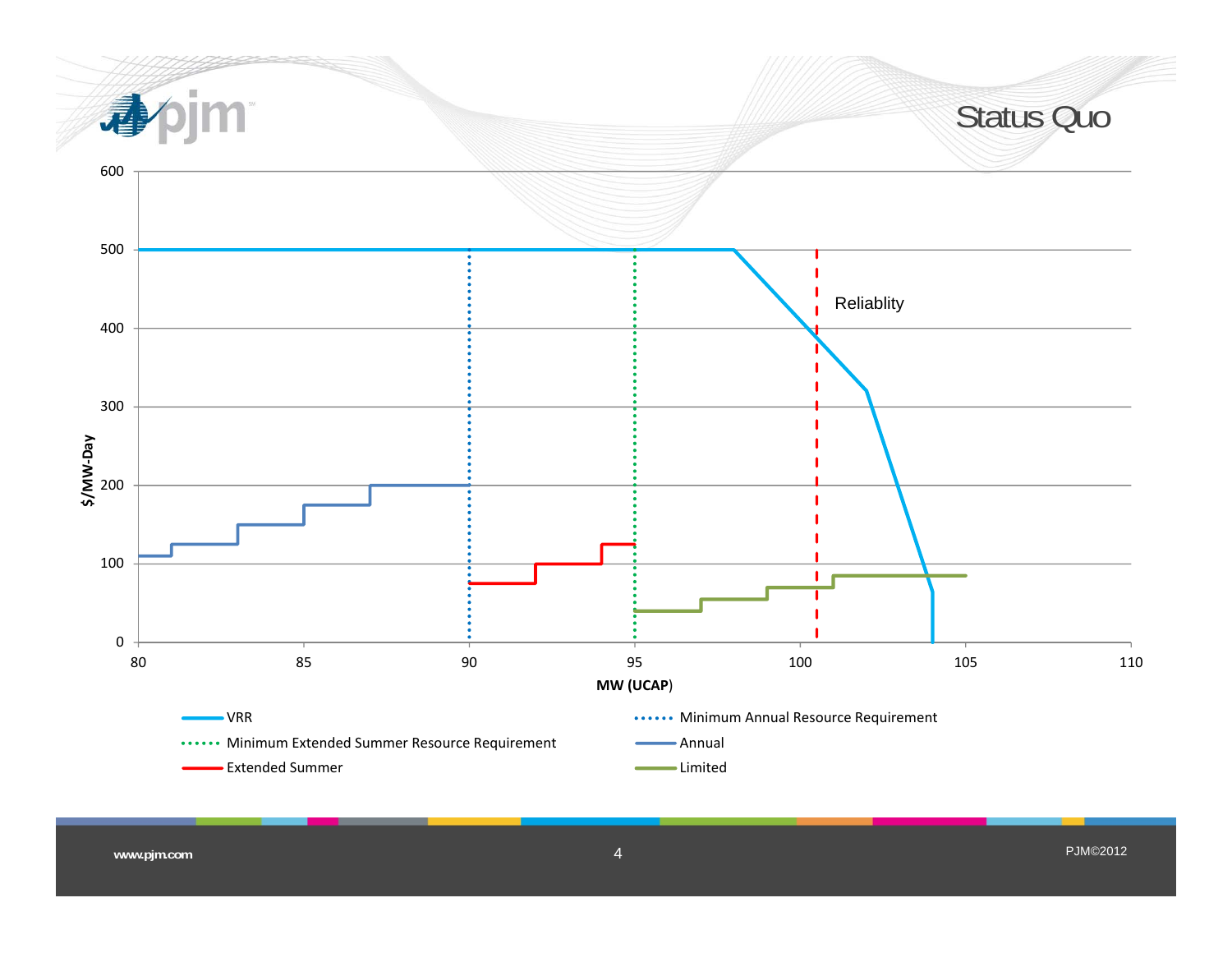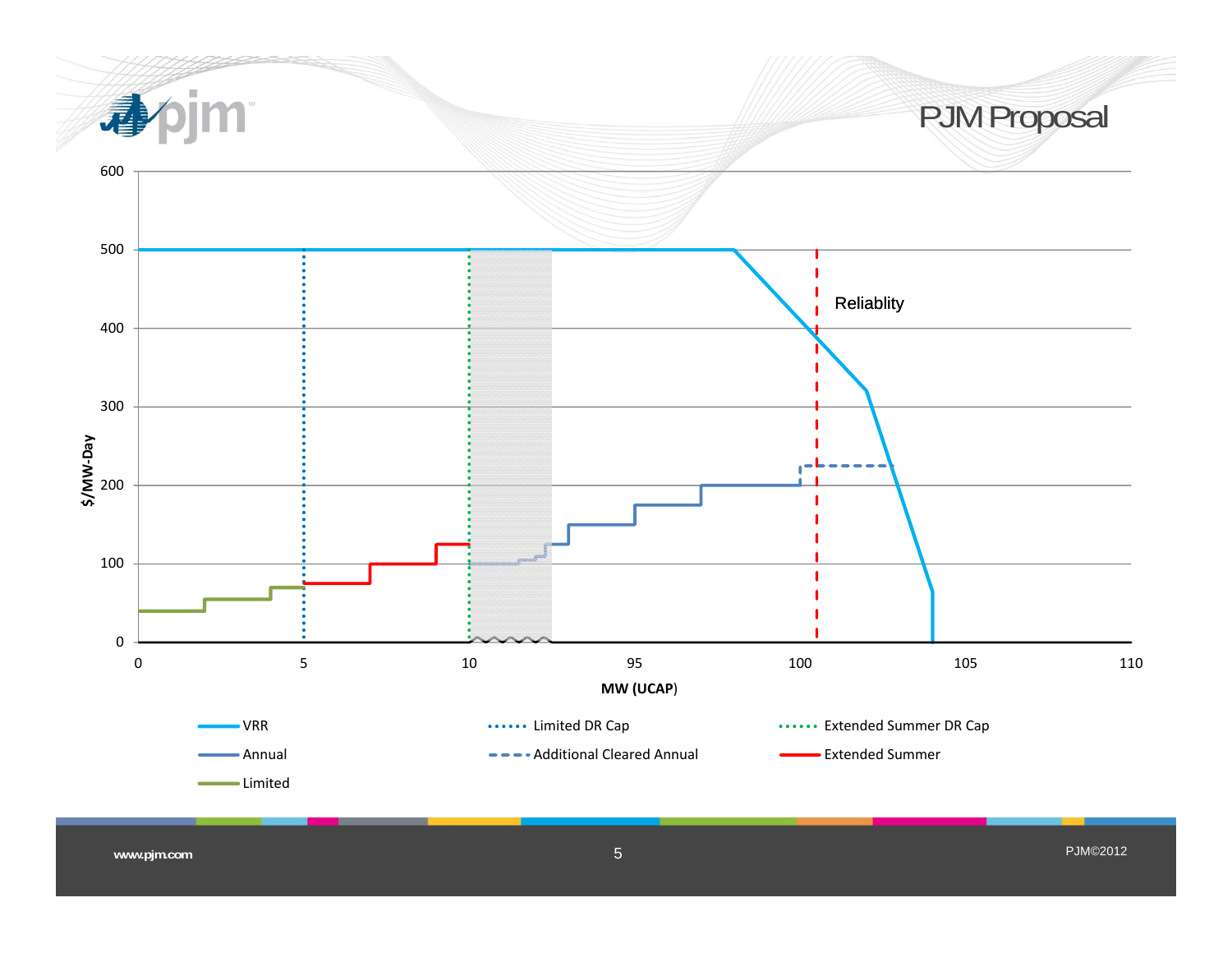

## Alternative Proposal

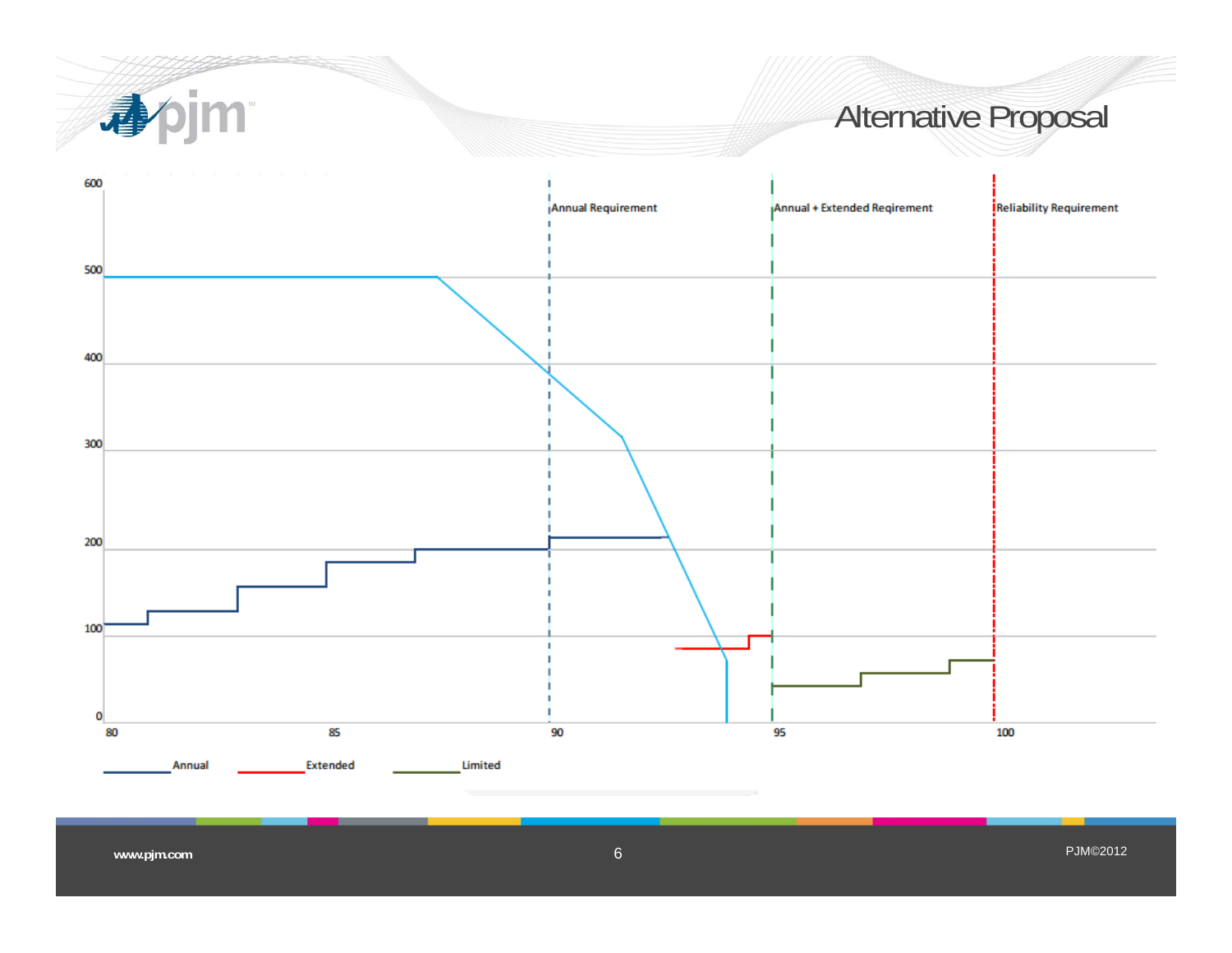

Simulation of Alternative Clearing Proposals

- • 2015/16 and 2016/17 BRAs have been rerun using the alternative clearing proposals discussed on prior slide
- • The Alternative Proposal cannot be solved in a single simultaneous optimization; therefore PJM has employed a two-pass approach in attempt to approximate the objectives and impacts of the proposal\*
	- **1st Pass: Clear annual resources against annual RTO/LDA VRR curves**
		- Optimization determines new Minimum Requirement for Annual Resources based on sloped Annual VRR Curve
		- Subtracting the new Minimum Annual Requirement from the RTO/LDA Reliability Requirement determines the updated Maximum Limits for ES and Limited DR to be used in the 2nd Pass
	- **2nd Pass: Clear all resources against vertical demand curve equal to RTO/LDA Reliability Requirement subject to updated Maximum Limits from 1st Pass**
		- Simultaneously determines the least cost solution for exactly meeting the RTO/LDA Reliability Requirement subject to updated Maximum Limits for ES and Limited DR.

Other assumptions have been made at various decision points in order to accomplish simulations; business rules need to be developed to address these decision points if proposal is to be further developed (assumptions discussed after presentation of results)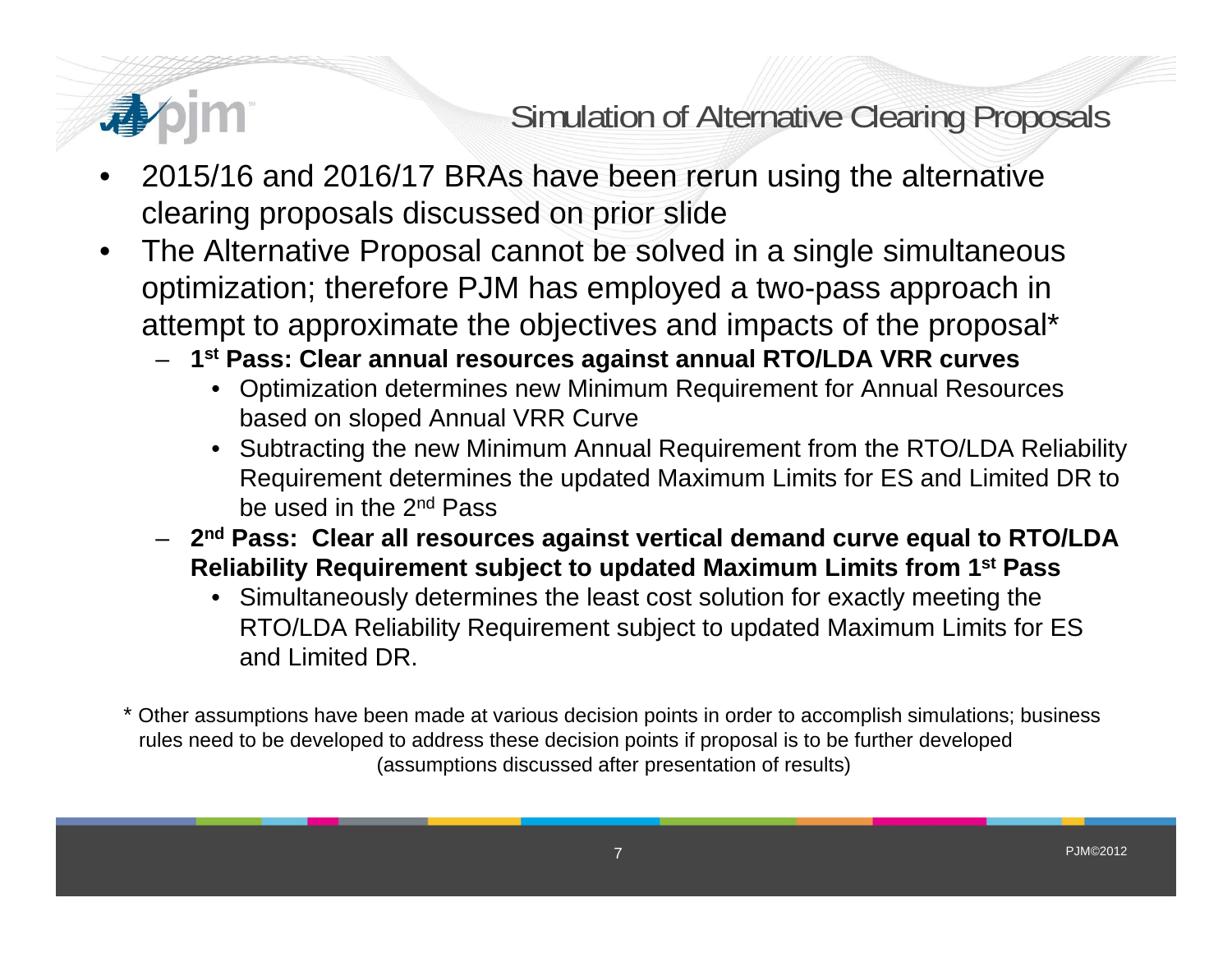

## 2016/17 BRA Simulation Results of Alternative Clearing Proposals

| 2016/17 Planning Parameters         | <b>RTO</b> |
|-------------------------------------|------------|
| <b>Reliability Requirement</b>      | 161,974    |
| Min Ext Summer Resource Requirement | 158,512    |
| Min Annual Resource Requirement     | 149,469    |
| <b>Max Limited DR Constraint</b>    | 3.462      |
| Max ES DR Constraint                | 12,505     |

| <b>Cleared Quantities</b>     | 2016/17 BRA | <b>PJM Proposal Alt. Proposal</b> |         |
|-------------------------------|-------------|-----------------------------------|---------|
| <b>Cleared Annual MW</b>      | 156,840     | 157,452                           | 156,651 |
| <b>Cleared Ext Summer MW</b>  | 2.470       | 7.831                             | 2.103   |
| <b>Cleared Limited MW</b>     | 9,850       | 3,462                             | 3,221   |
| <b>Total Cleared MW</b>       | 169,160     | 168,745                           | 161,974 |
| Total Cleared Annual + ES MW  | 159,310     | 165,283                           |         |
| Total Cleared Limited + ES MW | 12,320      | 11.294                            | 5,323   |
| <b>Clearing Prices</b>        |             |                                   |         |
| RCP (Annual)                  | \$59.37     | \$85.15                           |         |
| <b>RCP (Extended Summer)</b>  | \$59.37     | \$85.15                           | 96      |
| <b>RCP</b> (Limited)          | \$59.37     | \$16.44                           | .96     |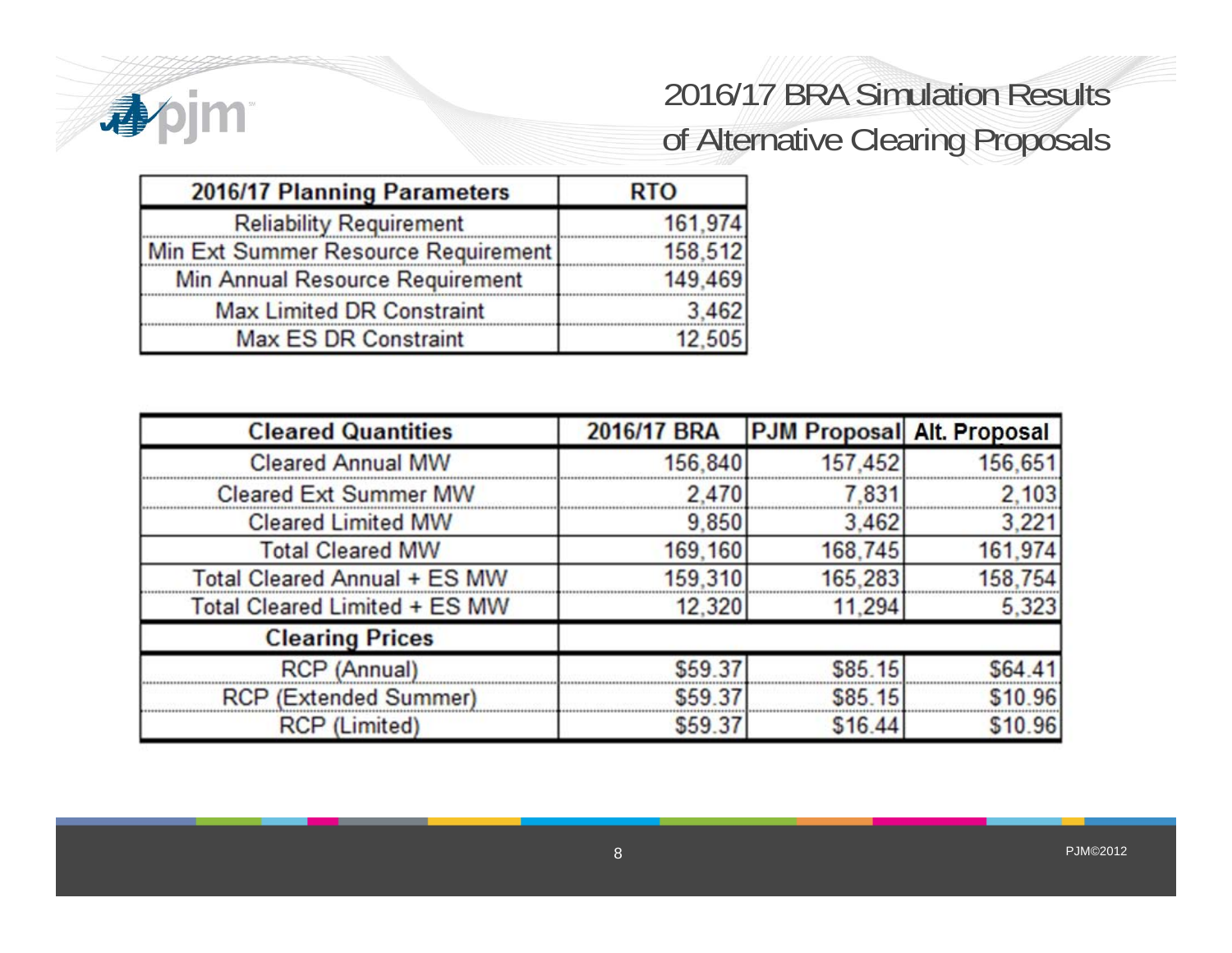

## 2015/16 BRA Simulation Results of Alternative Clearing Proposals

| 2015/16 Planning Parameters         | <b>RTO</b> |
|-------------------------------------|------------|
| <b>Reliability Requirement</b>      | 158,708.0  |
| Min Ext Summer Resource Requirement | 155,316    |
| Min Annual Resource Requirement     | 146,455    |
| <b>Max Limited DR Constraint</b>    | 3.392      |
| <b>Max ES DR Constraint</b>         | 12.253     |

| <b>Cleared Quantities</b>     | 2015/16 BRA | <b>PJM Proposal</b> | <b>Alt. Proposal</b> |
|-------------------------------|-------------|---------------------|----------------------|
| <b>Cleared Annual MW</b>      | 150,112     | 151,719             | 152.389              |
| <b>Cleared Ext Summer MW</b>  | 5.202       | 8.859               | 2.927                |
| <b>Cleared Limited MW</b>     | 9,247       | 3,392               | 3,392                |
| <b>Total Cleared MW</b>       | 164,561     | 163,971             | 158,708              |
| Total Cleared Annual + ES MW  | 155,314     | 160,578             | 155.316              |
| Total Cleared Limited + ES MW | 14,450      | 12,252              | 6,320                |
| <b>Clearing Prices</b>        |             |                     |                      |
| RCP (Annual)                  | \$136.00    | \$145.50            | \$115.00             |
| <b>RCP</b> (Extended Summer)  | \$136.00    | \$145.50            | \$84 72              |
| RCP (Limited)                 | \$118.54    | \$54.00             | \$43.62              |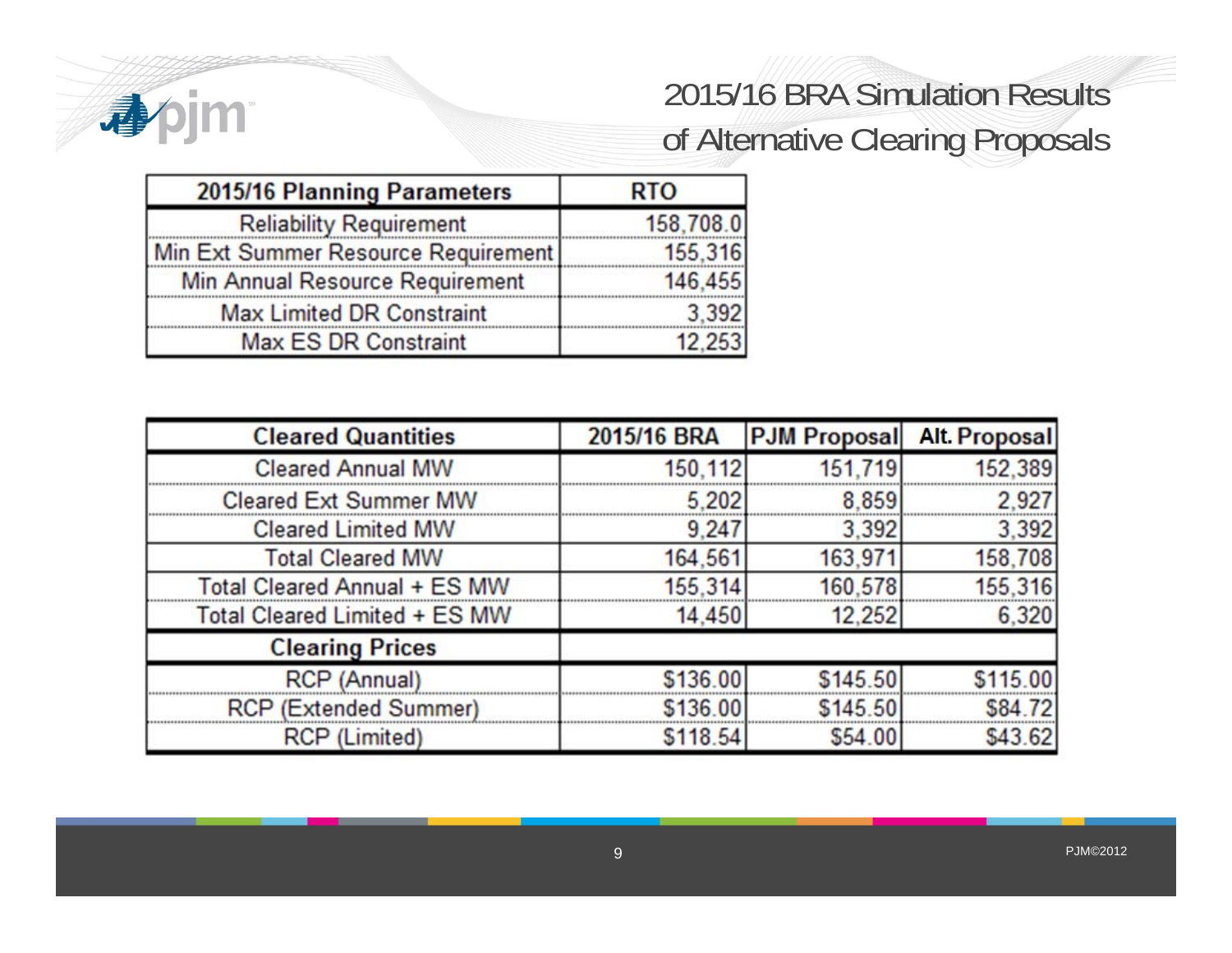## Assumptions used in simulation of Alternative Proposal

- • Cannot solve simultaneously, therefore the two-pass approach described on prior slide was used.
- • Two assumptions can be made on the clearing of coupled annual resources considering the two-pass approach.
	- In the 1<sup>st</sup> pass solution, only annual resources are cleared against adjusted VRR curve(s); if coupled annual DR sell offers are allowed to clear in  $1<sup>st</sup>$  pass then they will clear based solely on the sell offer price of the annual offer and independent of offer prices of their more limited coupled offers; i.e. results may not yield, mosteconomically favorable solution for seller as they do under current implementation
	- In the 1st pass solution, do not allow coupled annual sell offers to clear, but allow them to clear in  $2<sup>nd</sup>$  pass. This preserves economics of coupled offers in  $2<sup>nd</sup>$  pass, but can change the shape of the annual supply curve by introducing new annual resources that the 1<sup>st</sup> pass did not see and that may have otherwise cleared.

**In simulations, PJM has allowed the clearing of annual coupled DR in 1st pass.**  This assumption results in lower annual clearing prices relative to prices that would result from using the alternative assumption of allowing for clearing of only uncoupled annual in 1st pass.

A rule regarding clearing of coupled annual DR offers would be needed if this proposal is pursued.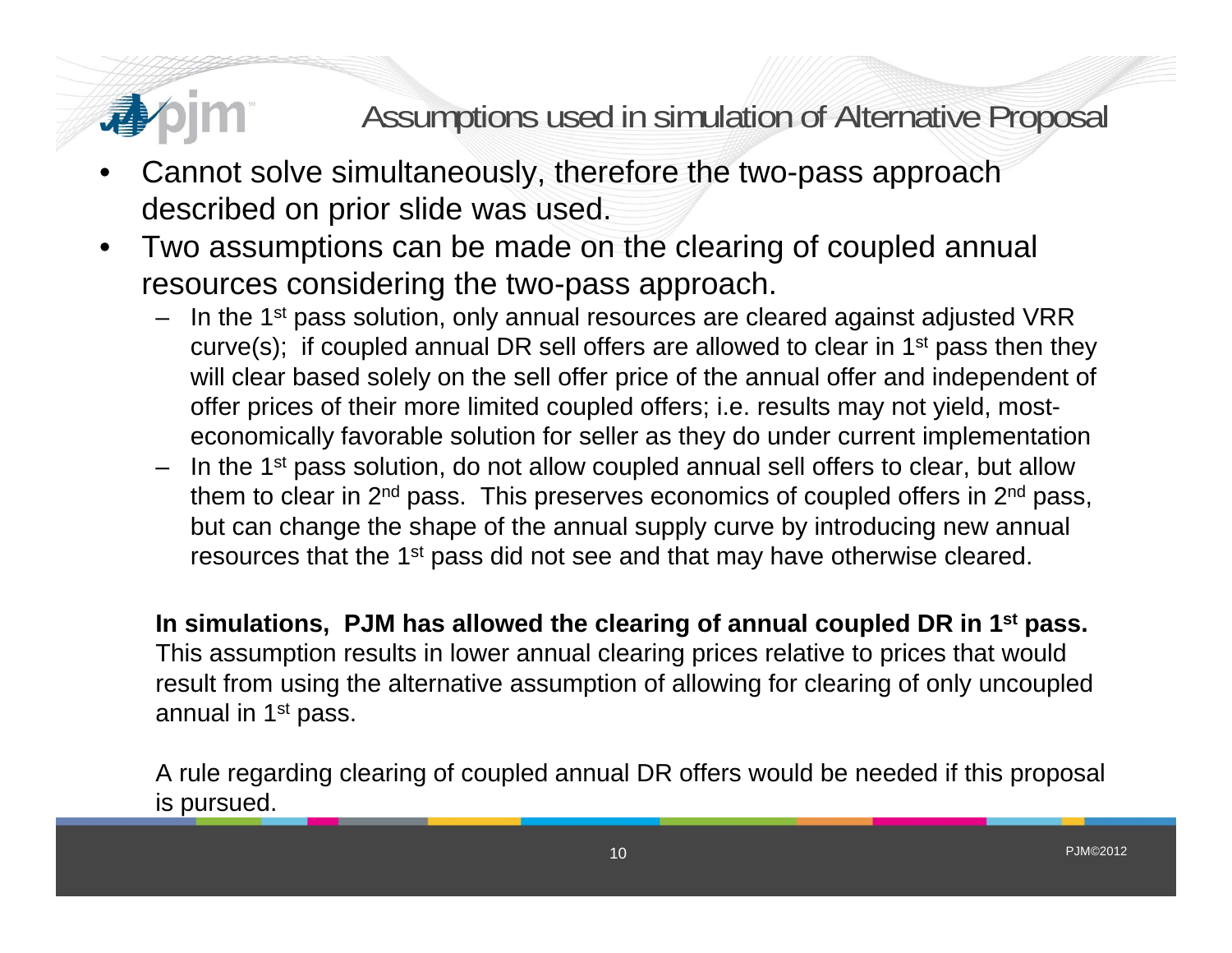### **The Assumptions used in simulation of Alternative Proposal (cont.)** 君の

- •The 1<sup>st</sup> pass solution is used to determine the commitment of annual resources and to determine the quantity of additional resources needed to meet the reliability requirement of the RTO and each LDA
- $\bullet$  Rules are needed to address whether resources committed in the 1st pass can be uncommitted in 2nd pass or if these commitments should be locked in. The requirement to procure up to but no more than LDA reliability requirement in 2<sup>nd</sup> pass causes a possible over procurement in the parent LDA if annual commitments are locked in.
	- •For example, if after the 1<sup>st</sup> pass, 1000 MW of additional capacity are needed for PS-North LDA to meet it's reliability requirement but only 500 MW of additional capacity are needed for the parent PSEG to meet it's reliability requirement, then procuring an additional 1000 MW in PS-North LDA as required in the 2<sup>nd</sup> pass would inherently mean that 500 MW of initial annual resource commitment in rest of PSEG LDA would need to be backed down so as to not commit more than reliability requirement in PSEG LDA
	- $\bullet$  **In simulations, PJM has allowed the commitments to change between the first and second pass in order to always procure exactly to RTO/LDA Reliability Requirement.**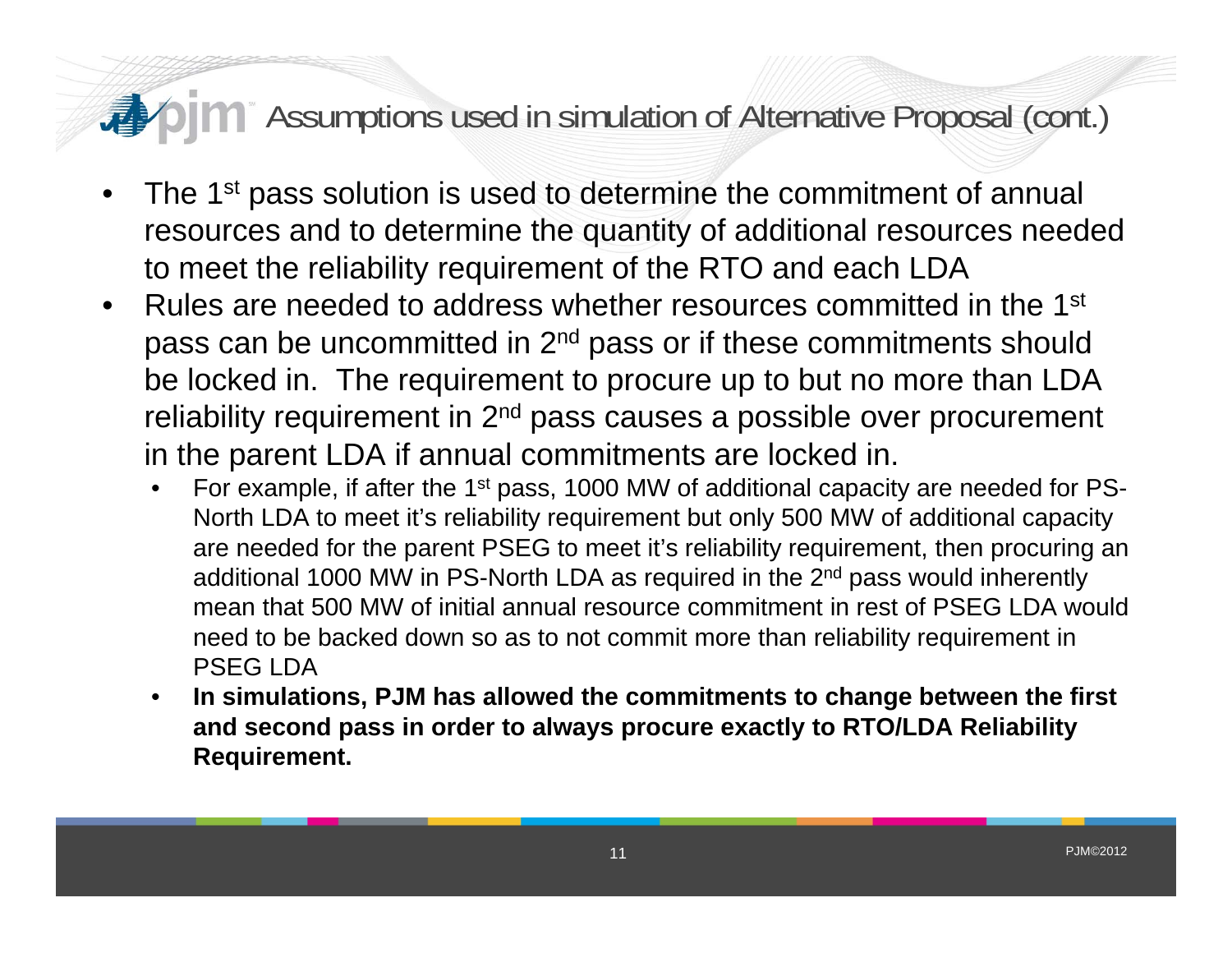

Clearing Coupled DR Sell Offers

- • DR with potential to qualify as either Limited, Extended Summer or Annual DR may submit coupled sell offers for each capacity type for which it qualifies at different prices and clearing algorithm will select the sell offer that yields the lowest cost solution
- Under current implementation, clearing of coupled DR offers to yield lowest cost solution inherently clears such offers to yield highest economic benefit for seller (see example that follows)
- For coupled sell offers, offer price of Annual DR must be at least \$.01/MW-day greater than the offer price of coupled Ext Summer DR; and offer price of Ext Summer DR must be at least \$.01/MW-day greater than offer price of coupled Limited DR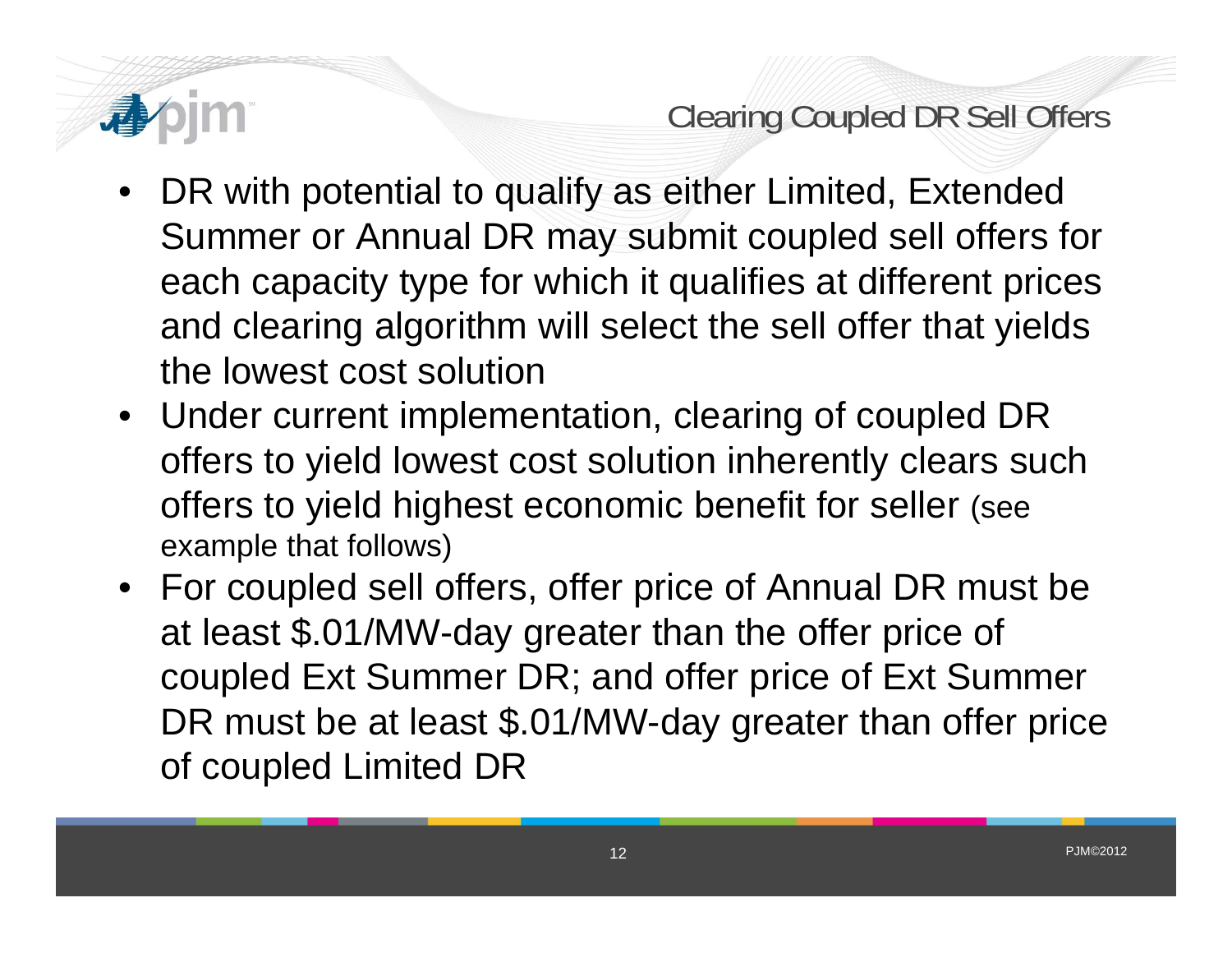

# Appendix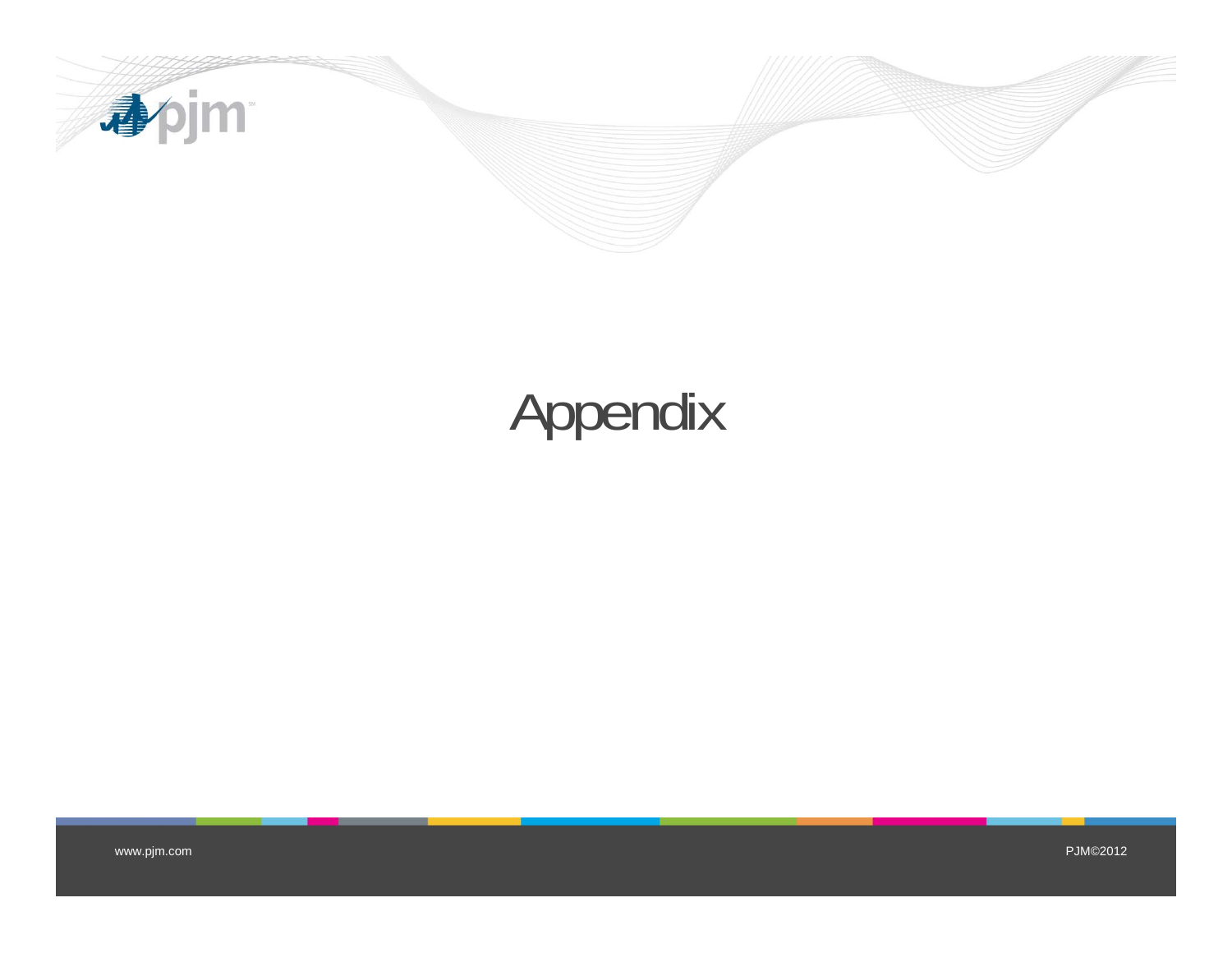



• Example of Coupled DR Sell Offer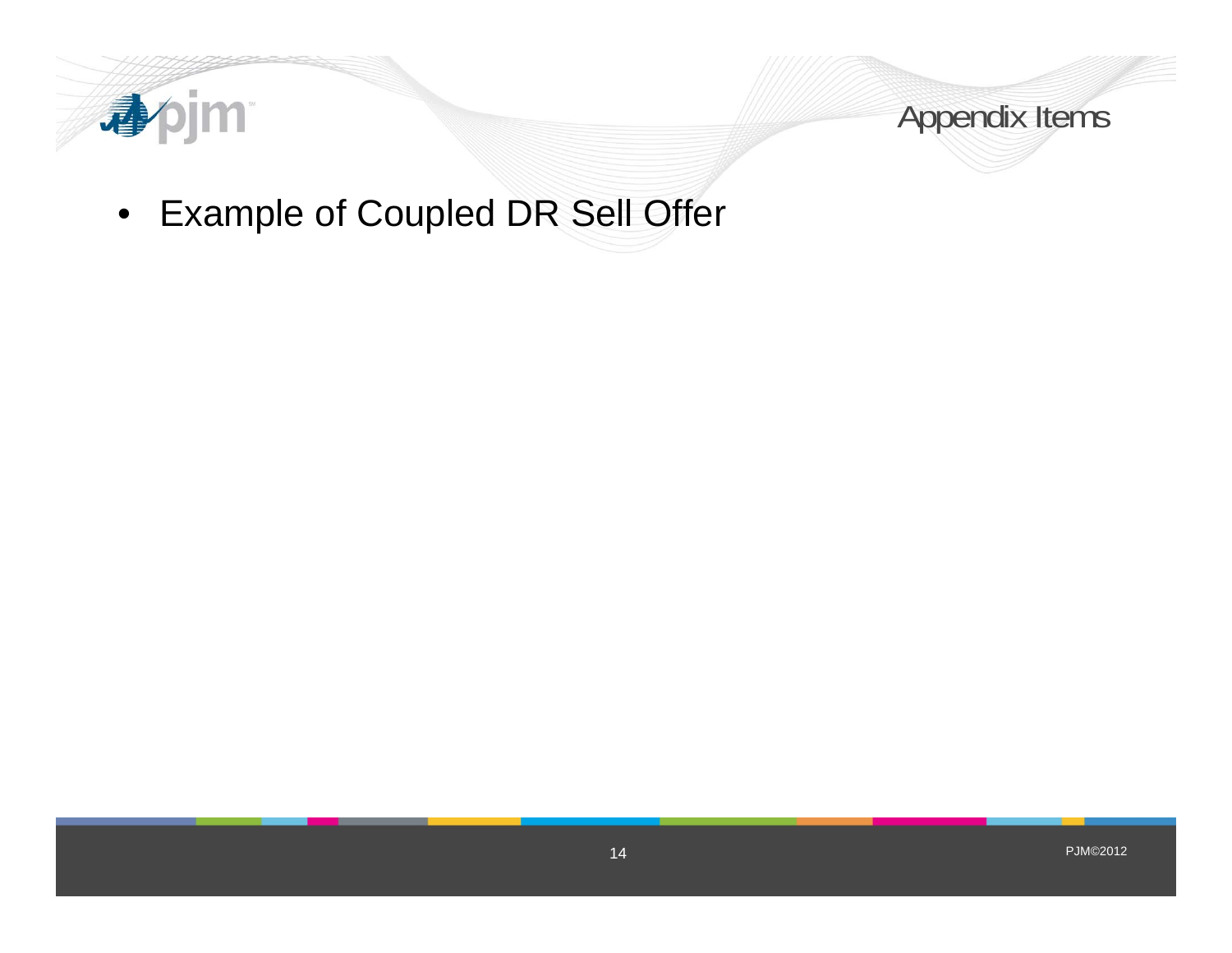

### Multi-Segmented Offer Example

| <b>Couple Name</b>             | <b>Resource</b> |              | 1              | $\overline{2}$ | $\overline{3}$ | 4              | <b>Total</b> |
|--------------------------------|-----------------|--------------|----------------|----------------|----------------|----------------|--------------|
| <b>Existing PECO</b>           | Limited         | Min          | $\overline{0}$ | $\overline{0}$ | $\overline{0}$ | $\overline{0}$ |              |
| Couple                         |                 | <b>Max</b>   | 30             | 30             | 20             | 20             |              |
|                                |                 | <b>Price</b> | \$5            | \$35           | \$50           | \$70           |              |
| <b>Existing PECO</b>           | Summer<br>Ext   | Min          | $\overline{0}$ | $\overline{0}$ | $\overline{0}$ |                |              |
| Couple                         |                 | <b>Max</b>   | 30             | 30             | 20             |                |              |
|                                |                 | <b>Price</b> | \$30           | \$70           | \$80           |                |              |
| <b>Existing PECO</b><br>Couple | Annual          | Min          | $\overline{0}$ | $\overline{0}$ |                |                |              |
|                                |                 | <b>Max</b>   | 30             | 30             |                |                |              |
|                                |                 | <b>Price</b> | \$60           | \$90           |                |                |              |
| Max MW of each segment         |                 | 30           | 30             | 20             | 20             | 100            |              |

- $\bullet$ Each Segment is considered independently.
- • The Sum of the Max MW of each segment is equal to the preregistered MW total.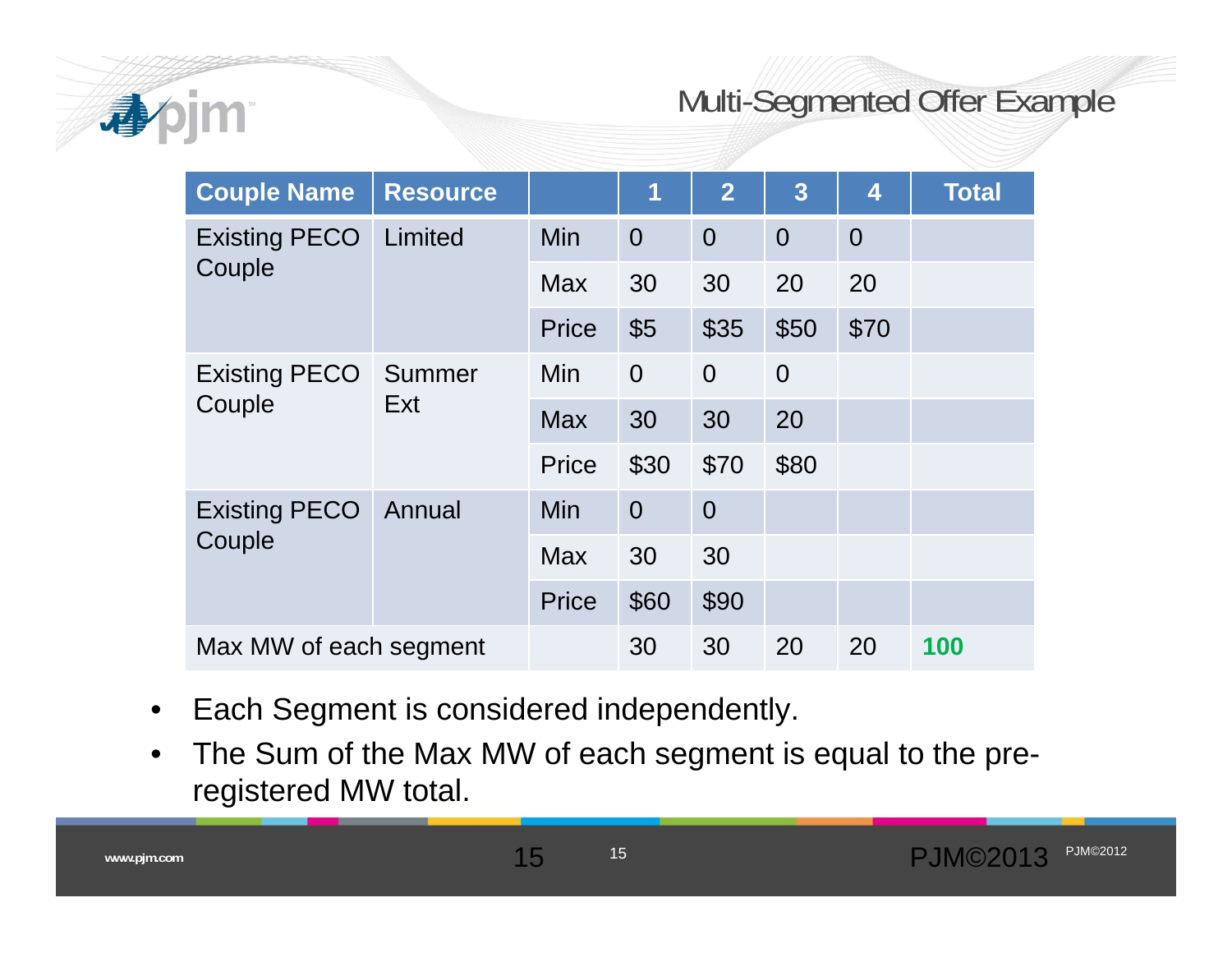

## **Coupled Single-Segment Demand Resource Offer Example**

Scenario 1: No Price Separation between Limited, Extended Summer, or Annual

| <b>Resource</b><br><b>Name</b> | <b>Type</b>        | <b>Min</b><br><b>MW</b> | <b>Max</b><br><b>MW</b> | <b>Offer</b><br><b>Price</b> | <b>Resource</b><br><b>Clearing Price</b> | <b>Cleared</b><br><b>MW</b> |
|--------------------------------|--------------------|-------------------------|-------------------------|------------------------------|------------------------------------------|-----------------------------|
| <b>Resource A</b>              | Limited            | $\Omega$                | 100                     | $\sqrt{5}$                   | \$65                                     | 100                         |
| Resource B                     | Extended<br>Summer |                         | 80                      | \$30                         | \$65                                     | O                           |
| Resource C                     | Annual             |                         | 60                      | \$60                         | \$65                                     | Ô                           |

- Limited Offer will clear as it provides the most "profit"
	- Profit = (Clearing Price Offer Price) \* MW
	- Profit  $_{Limited} = ($65 $5) * 100 MW = $6000$
	- Profit  $_{\text{Ext Sum}}$  = (\$65 \$30) \* 80 MW = \$2800
	- Profit  $_{\text{Annual}}$  = (\$65 \$60) \* 60 MW = \$300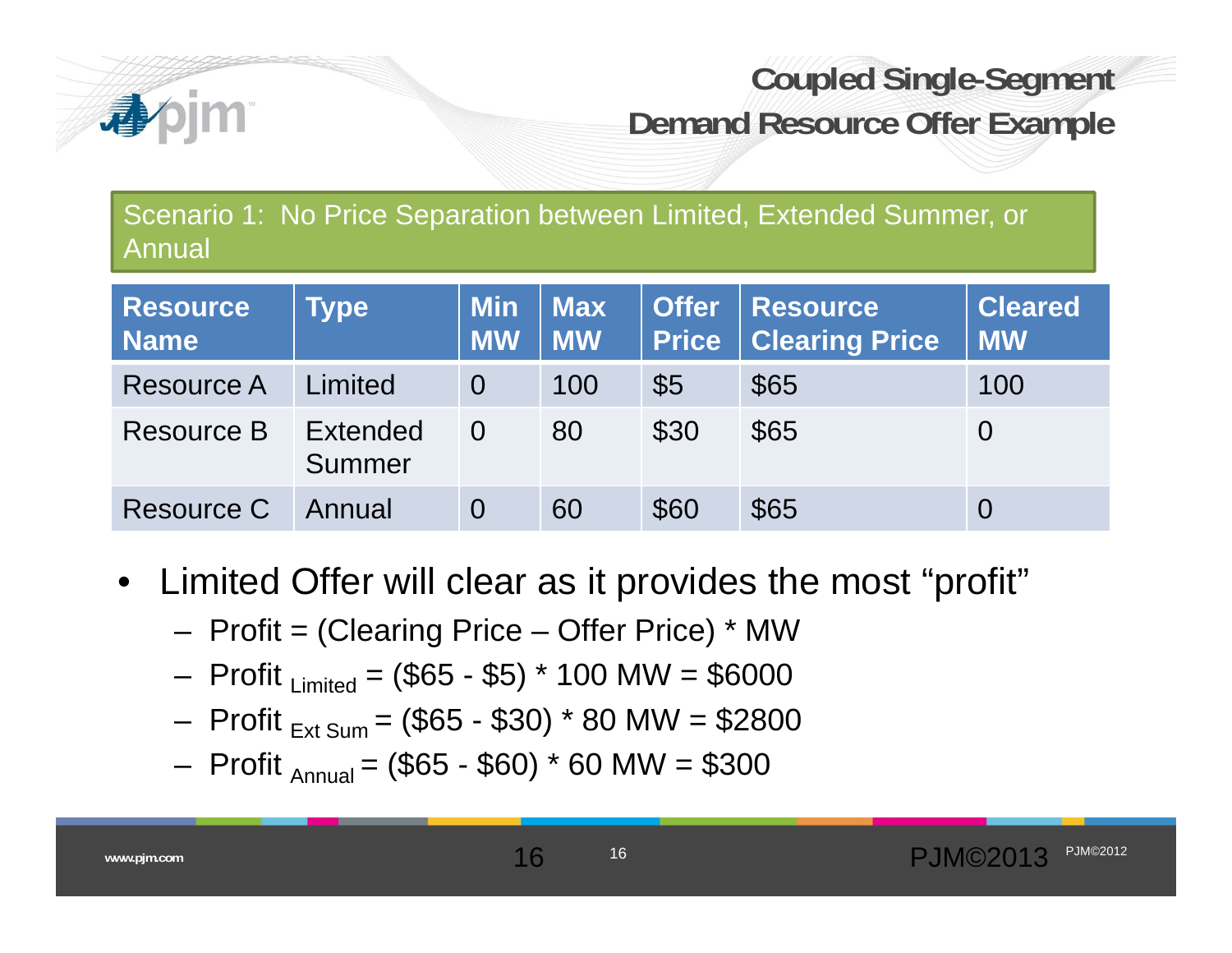

## **Coupled Single-Segment Demand Resource Offer Example**

Scenario 2: Price Separation between Limited and Annual: Limited Offer **Clears** 

| <b>Resource</b><br><b>Name</b> | <b>Type</b>        | <b>Min</b><br><b>MW</b> | <b>Max</b><br><b>MW</b> | <b>Offer</b><br><b>Price</b> | <b>Resource</b><br><b>Clearing Price</b> | <b>Cleared</b><br><b>MW</b> |
|--------------------------------|--------------------|-------------------------|-------------------------|------------------------------|------------------------------------------|-----------------------------|
| <b>Resource A</b>              | Limited            |                         | 100                     | $\sqrt{5}$                   | \$75                                     | 100                         |
| Resource B                     | Extended<br>Summer |                         | 80                      | \$30                         | \$75                                     | $\Omega$                    |
| <b>Resource C</b>              | Annual             |                         | 60                      | \$60                         | \$100                                    | $\overline{O}$              |

- Limited Offer will clear as it provides the most "profit"
	- Profit = (Clearing Price Offer Price) \* MW
	- Profit  $_{Limited} = ($75 $5) * 100 MW = $7000$
	- Profit  $_{\text{Ext Sum}}$  = (\$75 \$30) \* 80 MW = \$3600
	- Profit  $_{\text{Annual}}$  = (\$100 \$60) \* 60 MW = \$2400